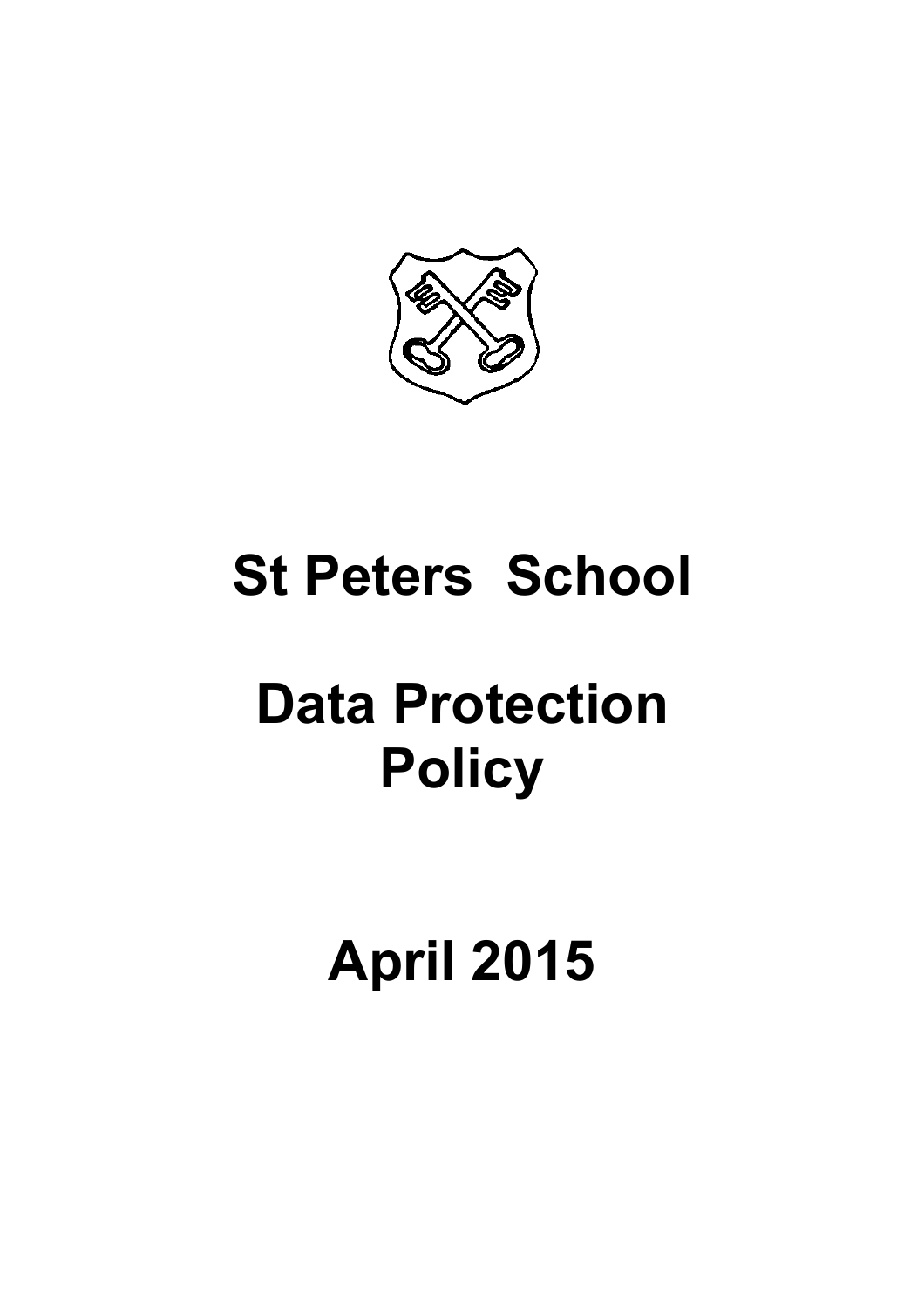*St Peter's CE Primary School* collects and uses personal information about staff, pupils, parents and other individuals who come into contact with the school. This information is gathered in order to enable it to provide education and other associated functions. In addition, there may be a legal requirement to collect and use information to ensure that the school complies with its statutory obligations.

Schools have a duty to be registered, as Data Controllers, with the Information Commissioner's Office (ICO) detailing the information held and its use. These details are then available on the ICO's website. Schools also have a duty to issue a Fair Processing Notice to all pupils/parents, this summarises the information held on pupils, why it is held and the other parties to whom it may be passed on.

#### **Purpose**

This policy is intended to ensure that personal information is dealt with correctly and securely and in accordance with the Data Protection Act 1998, and other related legislation. It will apply to information regardless of the way it is collected, used, recorded, stored and destroyed, and irrespective of whether it is held in paper files or electronically.

All staff involved with the collection, processing and disclosure of personal data will be aware of their duties and responsibilities by adhering to these guidelines.

#### **What is Personal Information?**

Personal information or data is defined as data which relates to a living individual who can be identified from that data, or other information held.

#### **Data Protection Principles**

The Data Protection Act 1998 establishes eight enforceable principles that must be adhered to at all times:

- 1. Personal data shall be processed fairly and lawfully;
- 2. Personal data shall be obtained only for one or more specified and lawful purposes;
- 3. Personal data shall be adequate, relevant and not excessive;
- 4. Personal data shall be accurate and where necessary, kept up to date;
- 5. Personal data processed for any purpose shall not be kept for longer than is necessary for that purpose or those purposes;
- 6. Personal data shall be processed in accordance with the rights of data subjects under the Data Protection Act 1998;
- 7. Personal data shall be kept secure i.e. protected by an appropriate degree of security;
- 8. Personal data shall not be transferred to a country or territory outside the European Economic Area, unless that country or territory ensures an adequate level of data protection.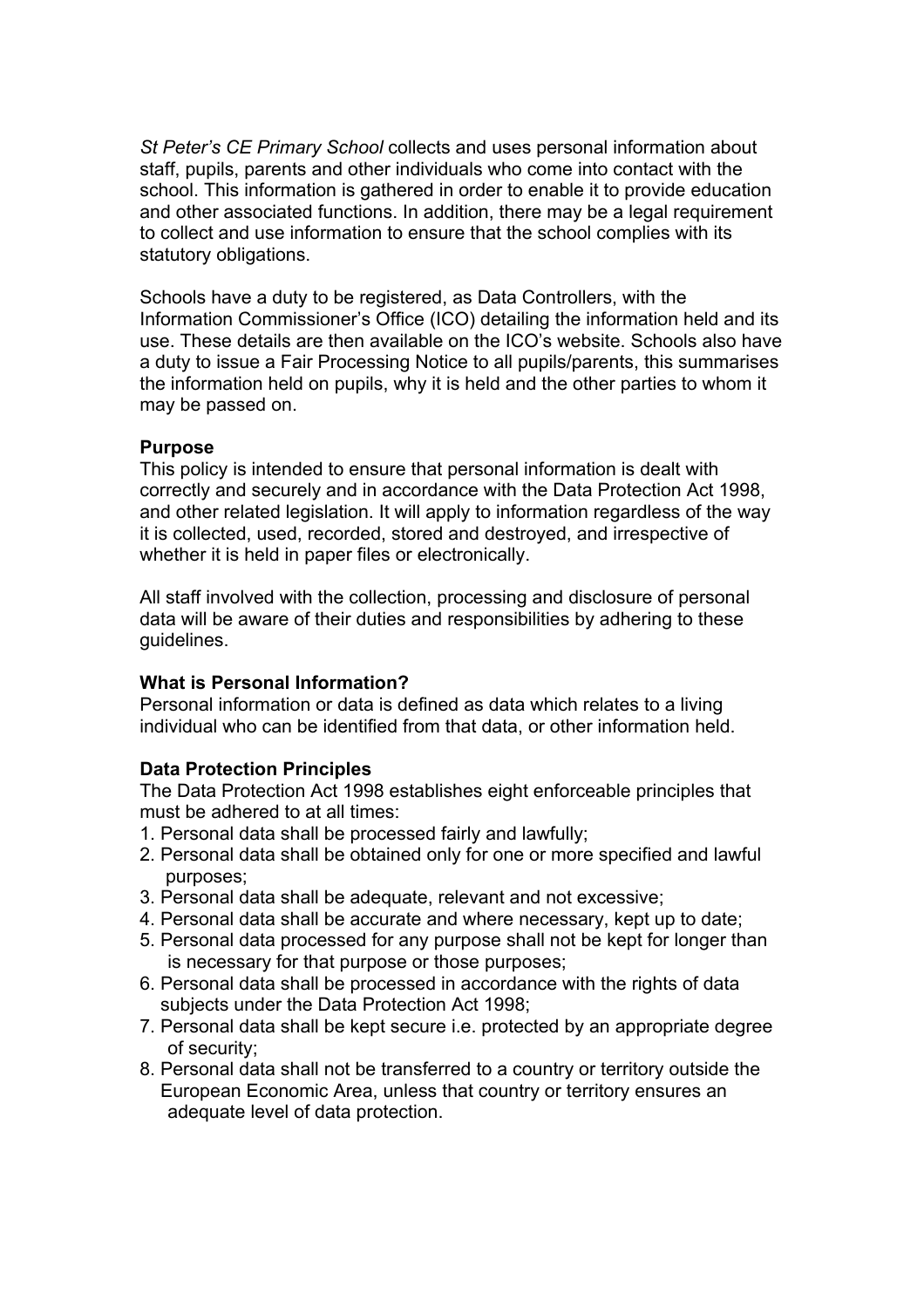## **General Statement**

The school is committed to maintaining the above principles at all times. Therefore the school will:

- Inform individuals why the information is being collected when it is collected
- Inform individuals when their information is shared, and why and with whom it was shared
- Check the quality and the accuracy of the information it holds
- Ensure that information is not retained for longer than is necessary
- Ensure that when obsolete information is destroyed that it is done so appropriately and securely
- Ensure that clear and robust safeguards are in place to protect personal information from loss, theft and unauthorised disclosure, irrespective of the format in which it is recorded
- Share information with others only when it is legally appropriate to do so
- Set out procedures to ensure compliance with the duty to respond to requests for access to personal information, known as Subject Access Requests
- Ensure our staff are aware of and understand our policies and procedures

### **Complaints**

Complaints will be dealt with in accordance with the school's complaints policy. Complaints relating to information handling may be referred to the Information Commissioner (the statutory regulator).

#### **Review**

This policy will be reviewed as it is deemed appropriate, but no less frequently than every 2 years. The policy review will be undertaken by the Headteacher, or nominated representative.

### **Contacts**

If you have any enquires in relation to this policy, please contact the headteacher who will also act as the contact point for any subject access requests.

Further advice and information is available from the Information Commissioner's Office, www.ico.gov.uk or telephone 01625 545745 3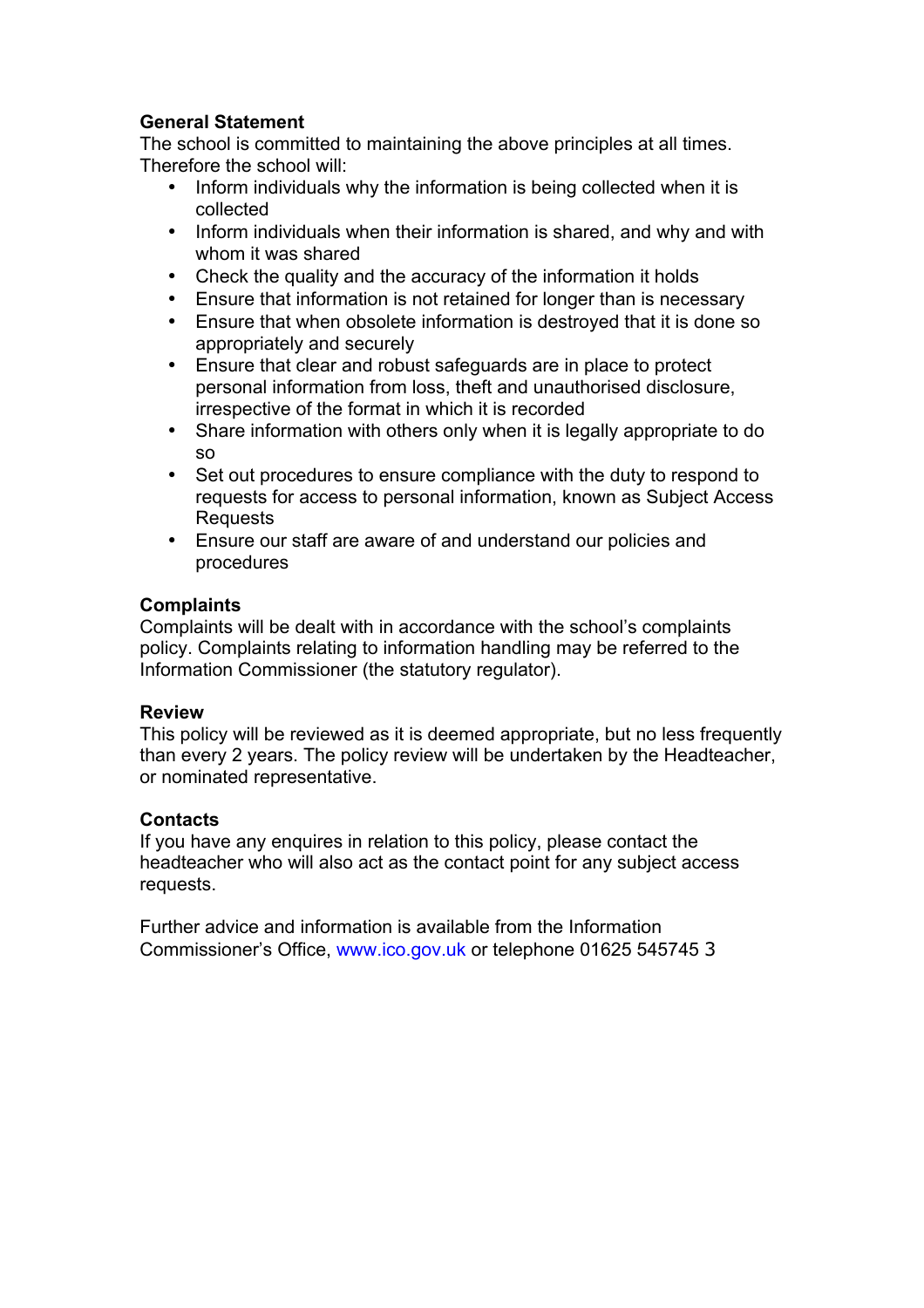# **Appendix 1**

#### **St. Peter's C.E. Primary School, South Weald**

Procedures for responding to subject access requests made under the Data Protection Act 1998

#### **Rights of access to information**

There are two distinct rights of access to information held by schools about pupils.

1. Under the Data Protection Act 1998 any individual has the right to make a request to access the personal information held about them.

2. The right of those entitled to have access to curricular and educational records as defined within the Education Pupil Information (Wales) Regulations 2004.

These procedures relate to subject access requests made under the Data Protection Act 1998.

#### **Actioning a subject access request**

1. Requests for information must be made in writing; which includes email, and be addressed to the headteacher**.** If the initial request does not clearly identify the information required, then further enquiries will be made. 2. The identity of the requestor must be established before the disclosure of any information, and checks should also be carried out regarding proof of relationship to the child. Evidence of identity can be established by requesting production of:

- passport
- driving licence
- utility bills with the current address
- Birth / Marriage certificate
- P45/P60
- Credit Card or Mortgage statement

*This list is not exhaustive*.

3. Any individual has the right of access to information held about them. However with children, this is dependent upon their capacity to understand (normally age 12 or above) and the nature of the request. The Headteacher should discuss the request with the child and take their views into account when making a decision. A child with competency to understand can refuse to consent to the request for their records. Where the child is not deemed to be competent an individual with parental responsibility or guardian shall make the decision on behalf of the child.

4. The school may make a charge for the provision of information, dependant upon the following:

- Should the information requested contain the educational record then the amount charged will be dependant upon the number of pages provided.
- Should the information requested be personal information that does not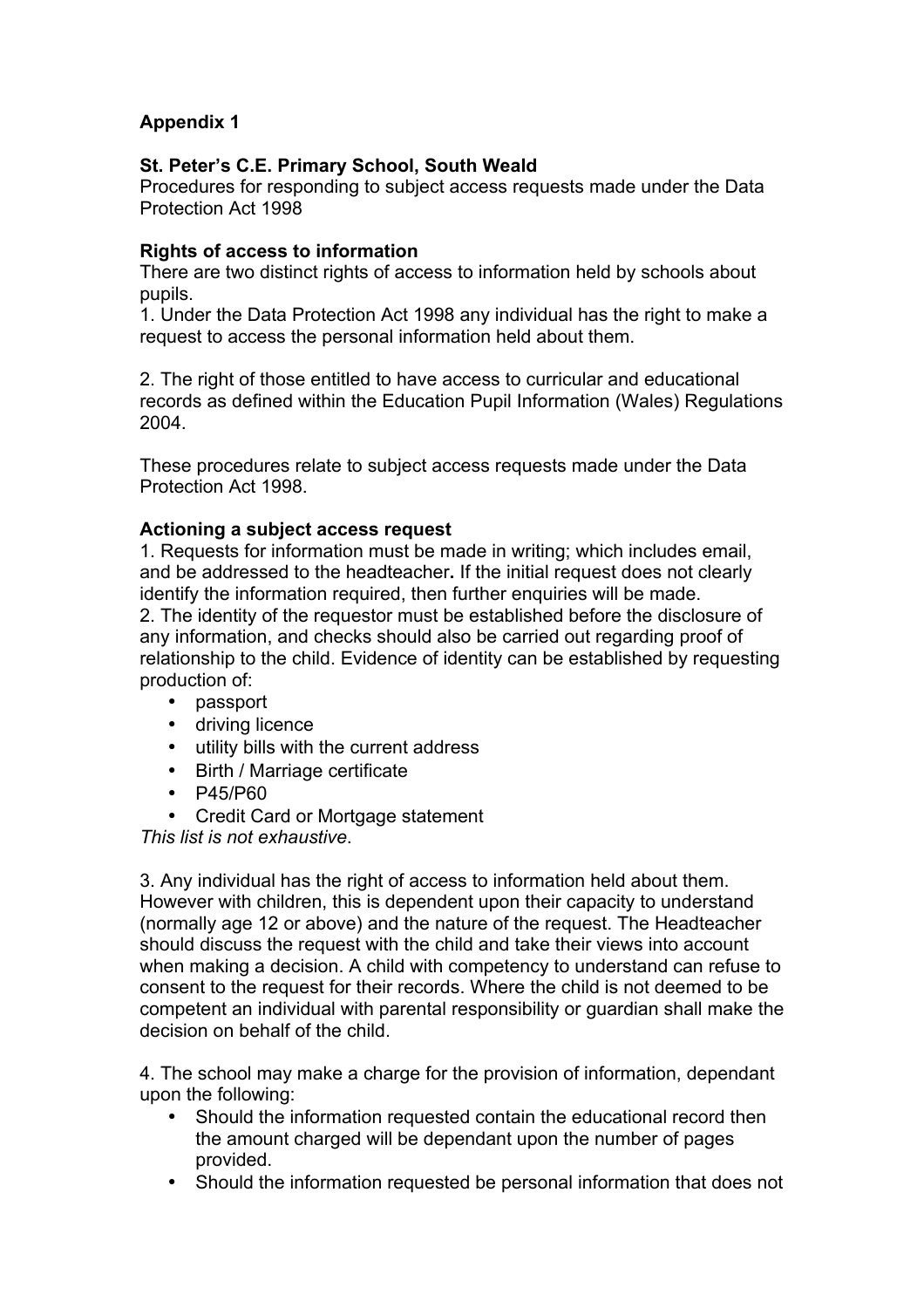include any information contained within educational records schools can charge up to £10 to provide it.

• If the information requested is only the educational record viewing will be free, but a charge not exceeding the cost of copying the information can be made by the Headteacher.

5. The response time for subject access requests, once officially received, is 40 days **(not working or school days but calendar days, irrespective of school holiday periods)**. However the 40 days will not commence until after receipt of fees or clarification of information sought

6. The Data Protection Act 1998 allows exemptions as to the provision of some information; **therefore all information will be reviewed prior to disclosure**.

7. Third party information is that which has been provided by another, such as the Police, Local Authority, Health Care professional or another school. Before disclosing third party information consent should normally be obtained. There is still a need to adhere to the 40 day statutory timescale.

8. Any information which may cause serious harm to the physical or mental health or emotional condition of the pupil or another should not be disclosed, nor should information that would reveal that the child is at risk of abuse, or information relating to court proceedings.

9. If there are concerns over the disclosure of information then additional advice should be sought.

10. Where redaction (information blacked out/removed) has taken place then a full copy of the information provided should be retained in order to establish, if a complaint is made, what was redacted and why.

11. Information disclosed should be clear, thus any codes or technical terms will need to be clarified and explained. If information contained within the disclosure is difficult to read or illegible, then it should be retyped.

12. Information can be provided at the school with a member of staff on hand to help and explain matters if requested, or provided at face to face handover. The views of the applicant should be taken into account when considering the method of delivery. If postal systems have to be used then registered/recorded mail must be used.

#### **Complaints**

Complaints about the above procedures should be made to the Chairperson of the Governing Body who will decide whether it is appropriate for the complaint to be dealt with in accordance with the school's complaint procedure.